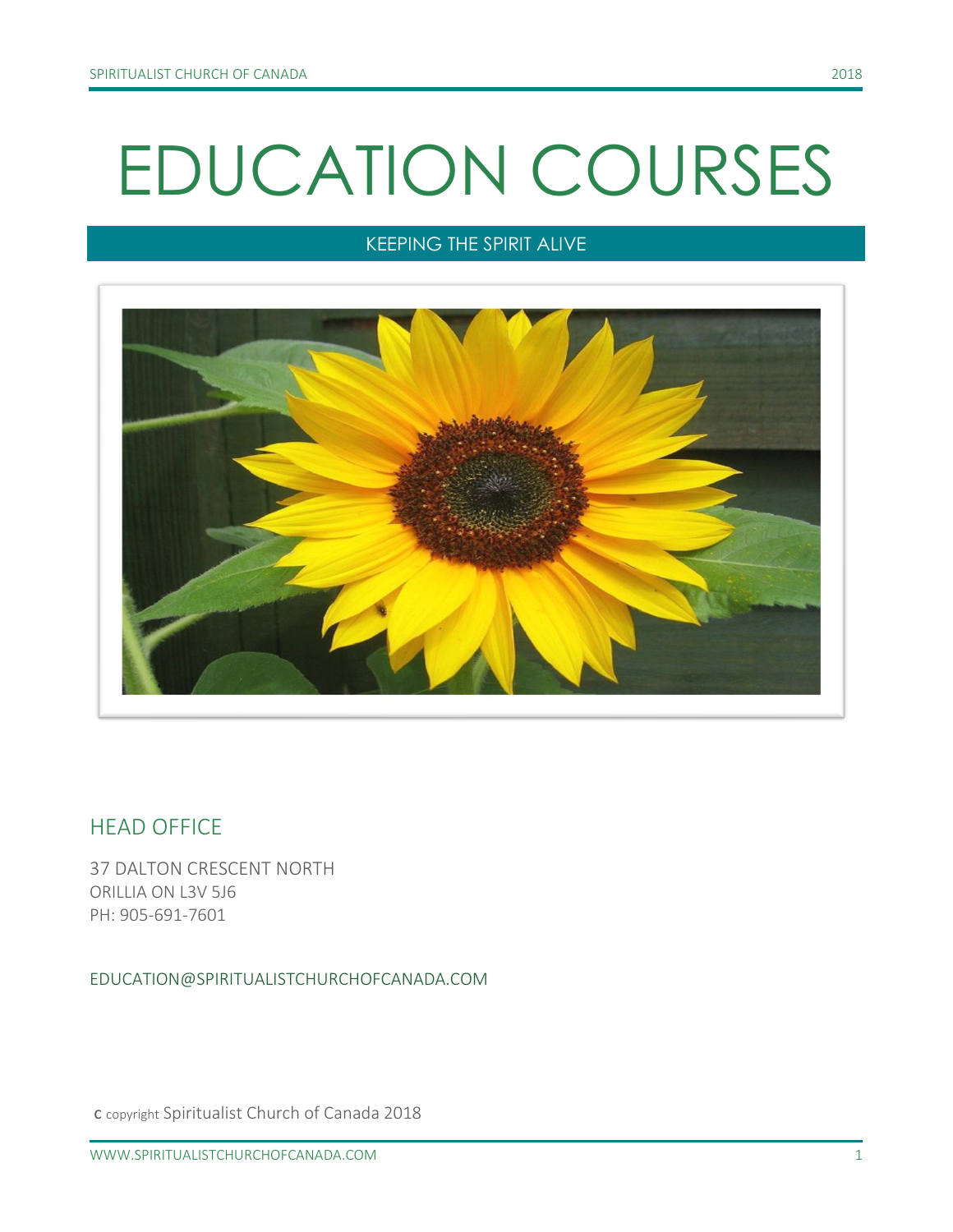#### MISSION STATEMENT

To assist in the advancement of, and to promote and teach throughout the world, but more particularly across Canada, the Religion of Spiritualism and Spiritualistic philosophy and phenomena. The Spiritualist Church of Canada recognizes and agrees to operate under the following principles:

- 1. Infinite Spirit, Divine Creator of All That Is.
- 2. Unity and Equality of All.
- 3. Communication, Guidance and Healing from Spirit and Angels.
- 4. Continuous Existence of the Soul and its Personality.
- 5. Personal Responsibility for the Creation of our Reality through Thought, Word and Deed.
- 6. Actions create results according to Natural Law.
- 7. Eternal Progress open to Every Soul.

#### *Original Principles*

- 1. The Fatherhood of God.
- 2. The Brotherhood of Man.
- 3. The communion of spirits and ministry of angels.
- 4. The continuous existence of the human soul.
- 5. Personal responsibility.
- 6. Compensation and retribution here and hereafter for all good and evil deeds done on earth.
- 7. Eternal progress open to every human soul.

Further, to organize and conduct courses and classes for Spiritualistic instruction.

To provide for the education and license of fit and proper persons as authorized preachers, lecturers and demonstrators of the Religion of Spiritualism and for the ordination of pastors.

To assist in, promote and unite Spiritualist Churches, societies, organizations and persons across Canada into one general Spiritualist Church. To organize new churches, societies, missions and branches thereof, and to affiliate other similar organizations in the world.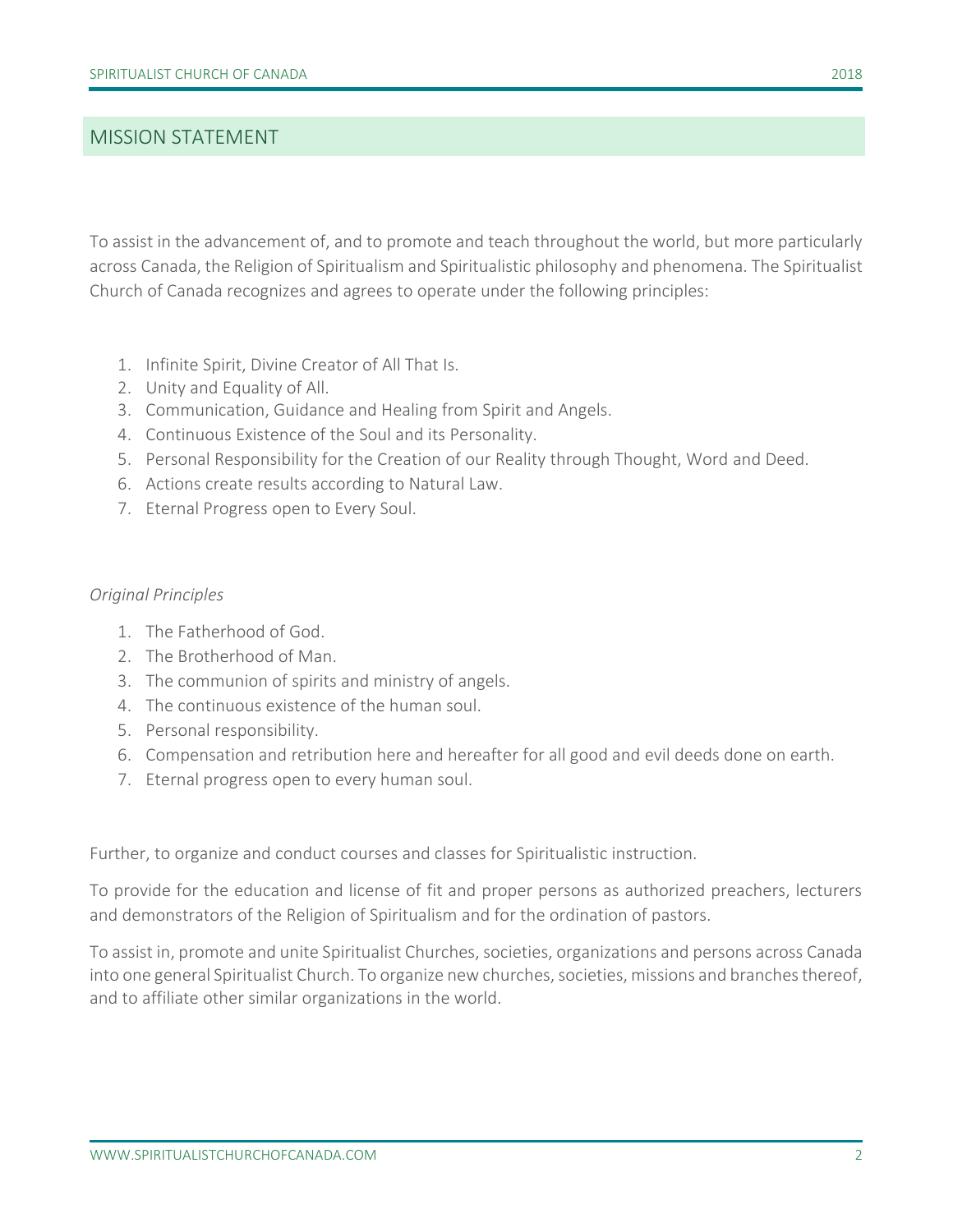#### SPIRITUALIST CHURCH OF CANADA

Welcome to the Spiritualist Church of Canada's Education Program. The aim of the program is to impart knowledge of Spiritualism to those who are interested and to set standards by which students can be tested. Enrolment in the program is open to all members of the Spiritualist Church of Canada.

The Spiritualist Church of Canada believes that it is important that those who represent Spiritualism be trained and qualified for the work that they do. Mediums should be properly developed, speakers should know their subject and healers should understand the method.

The education program consists of three segments. The first and second segments can be taken by correspondence or in-person classes. The exception is Platform Etiquette which is an in-person class only. Classes on each subject run on a two-year cycle. The third segment is hands-on inperson training. The Foundation courses include the basic subjects of *The Religion of Spiritualism, The Philosophy of Spiritualism, The Science of Spiritualism and Spiritualism Past and Present*. These Foundation courses are a prerequisite for all Accredited Certificates and Level Three courses. The Comprehensive courses expand the knowledge of Spiritualism and cover the subjects of *Mediums & Mediumship, Spiritual Healing, Spiritualism in Canada and Comparative Religion.* Exams on the above courses consist of a choice of essays, questions or attending in person. There may still be an exam required even if attending an in-person course. You will be advised at the time by the instructor.

Students will receive the course material upon payment of a fee. This fee is non-refundable. Students are advised to read the books on the list recommended for each course to achieve a full understanding of the subject. Reading and research materials are the responsibility of the student.

Pastoral Skills, the third segment of the program, consists of workshops and seminars that provide hands-on training in skills essential for carrying out effectively the role of a minister.

Ordination candidates must complete the courses in the education program, as well as obtaining certificates as a Speaker, as a Medium and as a Spiritual Healer in accordance to the Guidelines of the Spiritualist Church of Canada.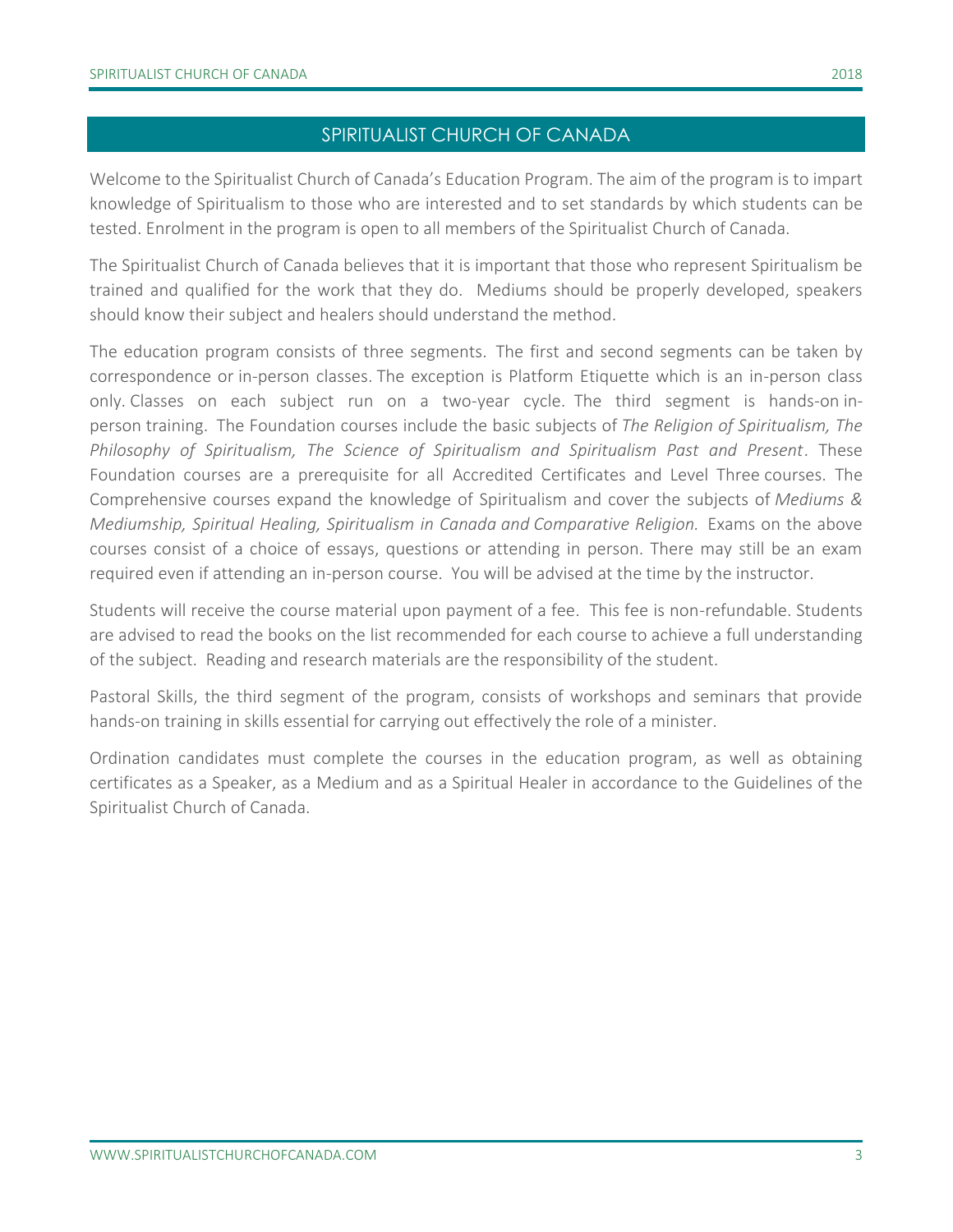## LEVEL ONE – FOUNDATION COURSES

## S101 RELIGION OF SPIRITUALISM

- $\triangleright$  Definition of Spiritualism
- ➢ Origins of Modern Spiritualism
- $\triangleright$  The Religion of Spiritualism
- $\triangleright$  The Seven Principles Overview
- $\triangleright$  Natural Laws Overview
- ➢ Mediumship, Spirit Guides, Spirit Communication Overview
- ➢ Healing
- ➢ Spiritualist Churches, Spiritualist Camps
- ➢ The Golden Rule in all Religions and The Principles United States

## S102 PHILOSOPHY OF SPIRITUALISM

- $\triangleright$  Introduction to the Philosophy of Spiritualism
- ➢ Early Spiritualist Philosophy: Emanuel Swedenborg and Andrew Jackson Davis
- $\triangleright$  The Seven Principles
- ➢ Natural Law
- ➢ The Spirit World
- ➢ Later Spiritualist Philosophy: Rev. W. Stainton Moses, Arthur Findlay, Maurice Barbanell, Grace Cooke
- $\triangleright$  Other 19<sup>th</sup> century ideologies
- ➢ Views on Spiritism
- $\triangleright$  Views on Christianity and the Bible
- ➢ Views on Reincarnation
- ➢ Summary of The Philosophy of Spiritualism

## S103 SCIENCE OF SPIRITUALISM

- $\triangleright$  The Phenomena Physical and Mental
- $\triangleright$  Parapsychology History
	- o Society for Physical Research
	- o Scientist and Researchers
- $\triangleright$  Present day experiments
	- o -The Philip and Scole experiments
	- o -Noah's Ark Society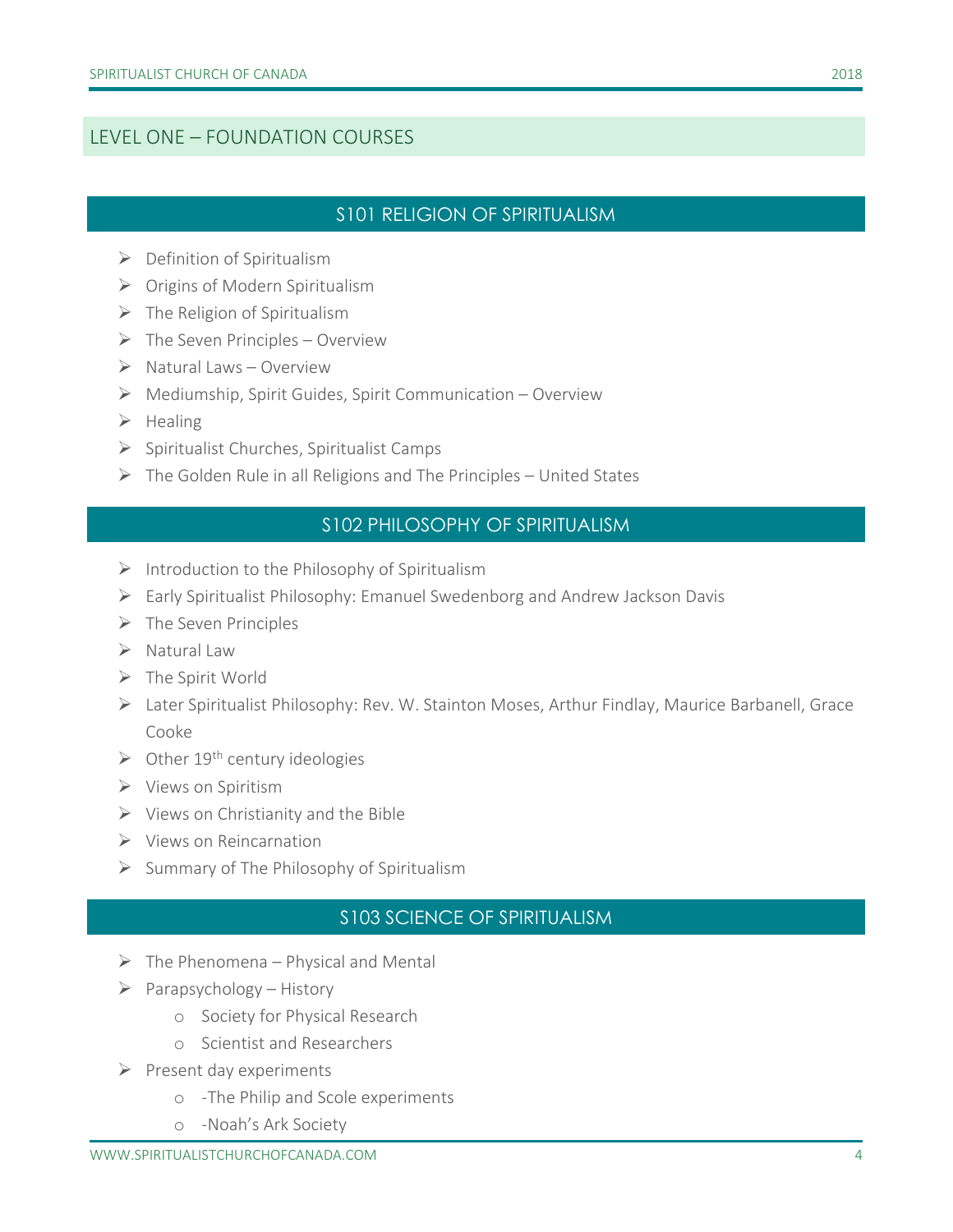#### S103 SCIENCE OF SPIRITUALISM CONTINUED

- o -Phenomenal Evidence Department of the NSAC
- o -Dr. Gary Schwartz afterlife experiments
- $\triangleright$  Argument of the Skeptics
- $\triangleright$  Frauds The Black Crows
- $\triangleright$  Fyidence The White Crows

#### S104 SPIRITUALISM PAST AND PRESENT

- ➢ The Precursors
- $\triangleright$  The Advent of Modern Spiritualism
- $\triangleright$  Proliferation of Spiritualism in the 19<sup>th</sup> century the US, UK, and Canada
- $\triangleright$  Evolution from Spirit Rappers to Mental Mediums
- ➢ Victorian Society and Culture Overview
- ➢ 19th -century séances
- ➢ Contribution of Spiritualism Women`s movement, Civil War, WWI & WWII Overview
- $\triangleright$  Evolution from Free Thinkers to Organized Groups
- $\geqslant$  20<sup>th</sup> Century to Present Day

#### LEVEL TWO – COMPREHENSIVE COURSES

#### S201 MEDIUMS AND MEDIUMSHIP

- ➢ Mediumship
	- o Physical and Mental
	- o Process of Spirit Communication
	- o Factors affecting communication
	- o Level of Messages
	- o Evidential Messages
	- o Natural Laws governing Mediumship
	- o Quality of Mediumship
	- o Basic Quality Standards for Mediumship
	- o Spirit Guides
- ➢ Mediums
	- o The Influences: Charles B. Rosna, Emanuel Swedenborg, Anton Mesmer
	- o Derivation of the different types of Mediumship: Andrew Jackson Davis, The Fox Sisters
- ➢ The Pioneers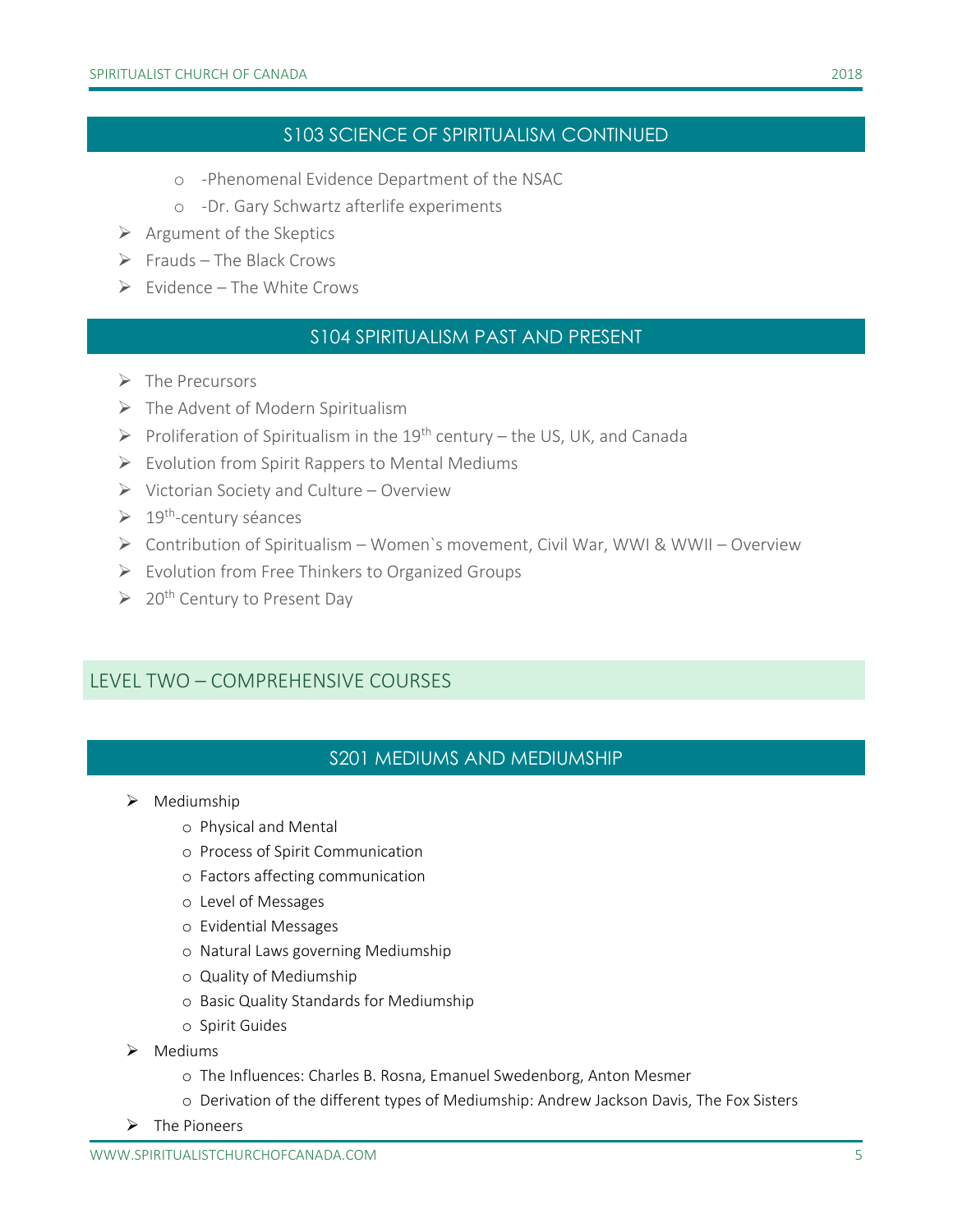#### S201 MEDIUMS AND MEDIUMSHIP CONTINUED

- o The Herald Andrew Jackson Davis, Philosopher
- o The Founders Kate and Maggie Fox, Spirit Rappers
- o Nineteenth-Century Physical and Mental Mediums
- ➢ Modern Mediums
	- o Twentieth and Twenty-First Century Physical and Mental Mediums
- ➢ Healing Mediums

#### S203 SPIRITUAL HEALING

- ➢ Spiritual Healing
- ➢ History of Healing
- ➢ The Healing Prayer
	- o Healing Affirmation Explanation of each part and what it means
	- o The Spiritual Healer
	- o Attitude and Motive
	- o Spiritual Values
	- o Development Attunement
	- o Personal Development and Health
	- o Responsibilities and Ethics
	- o Opening a Practice Insurance and Fees
- ➢ Process of Healing
	- o Stages of Healing
	- o Methods of Healing (Contact Healing, Absent Healing, Trance)
	- o The Human Being
		- Physical Aspects (Basic Anatomy and The Spine)
		- Spiritual Aspects (The Psychic Centres or Chakras and the Aura)
- ➢ Healing Mediums
- $\triangleright$  Scientific Experiments

#### S204 SPIRITUALISM IN CANADA

- ➢ From Upper Canada to Hydesville
- ➢ Early Canadian Spiritualists The Moodies, Marcus Gunn, Alfred Cridge, B.F. Austin, Alexander McLachlan, Flora MacDonald Denison
- $\triangleright$  Spiritualistic activities in Canada described by E.H. Britten
- ➢ Other Early Canadian Spiritualists
- $\geq 20$ <sup>th</sup> Century Canadian Spiritualist and Researchers
	- o Dr. John Sumpter King, Albert Durrant Watson, Dr. T. Glendenning Hamilton, William Lyon Mackenzie King, Dr. A.R.G. Owens, and Iris M. Owen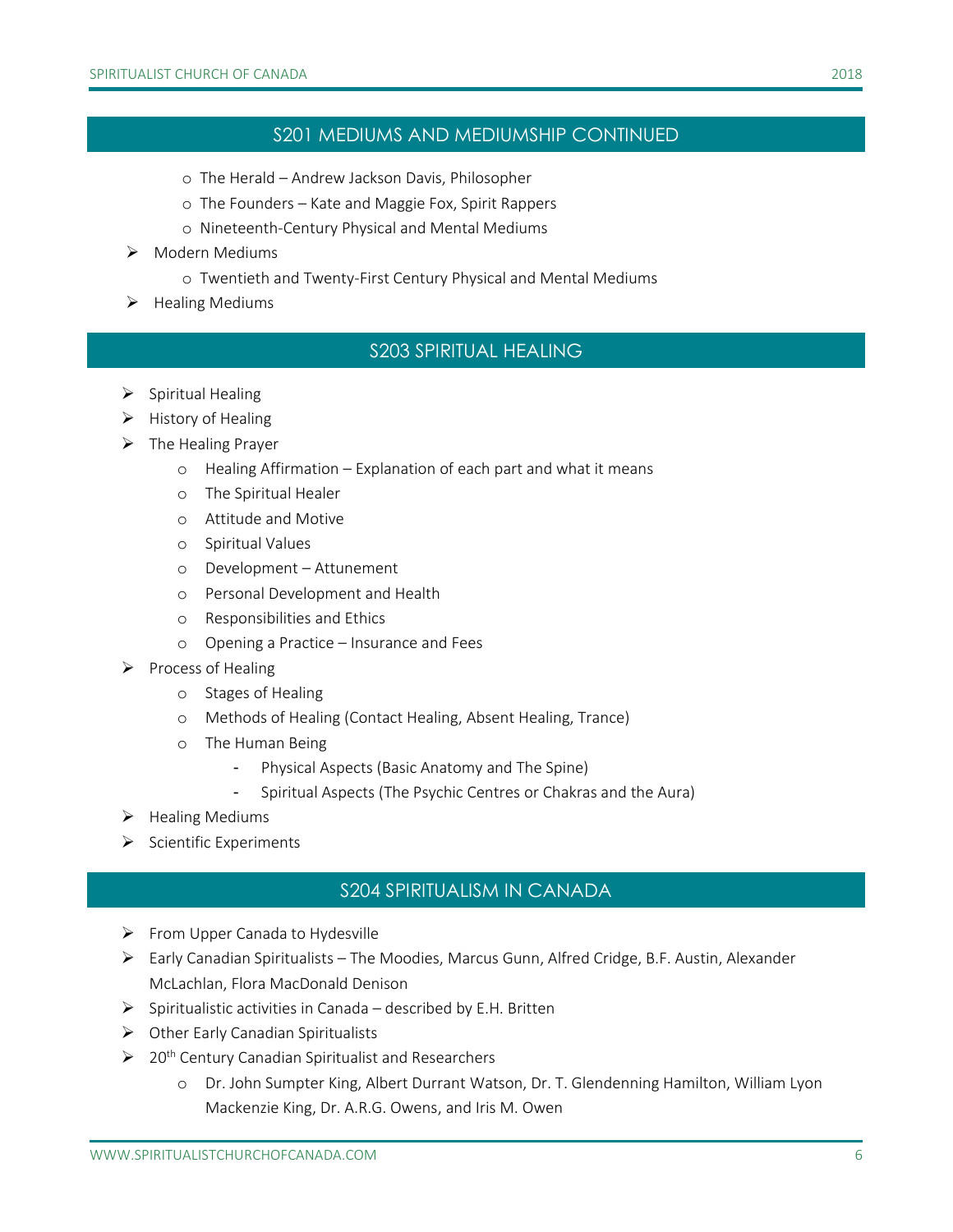#### S204 SPIRITUALISM IN CANADA CONTINUED

- ➢ Spiritualist activities in Canada described by Sir Arthur Conan Doyle
- $\triangleright$  Other 20<sup>th</sup> Century Canadian Spiritualists
- ➢ Later Researchers and Parapsychologists
- ➢ Canadian Spiritualist Churches and Organizations
- ➢ Present Day
- ➢ Spiritualists` Recollections

#### S206 COMPARATIVE RELIGION

- ➢ Abrahamic Religions
	- o Judaism
	- o Christianity
	- o Islam
- ➢ Eastern Religions
	- o Hinduism
	- o Buddhism
- ➢ Earth Religions
	- o Shamanism
	- o Paganism
- ➢ Spiritualism
- $\triangleright$  The Seven Principles Common and Divergent Themes

## S208 PLATFORM ETIQUETTE AND CHAIRING

- ➢ Available as an *In-Person Class* only
- ➢ Image and Presentation
- ➢ Dress
- ➢ Appropriate language
- ➢ Courtesy
- ➢ Respect
- ➢ Welcoming smile
- ➢ Introduction
- $\triangleright$  Announcing the order of service
- ➢ Inserting appropriate thoughts and short readings
- ➢ Choosing hymns
- ➢ Body language
- ➢ Enthusiasm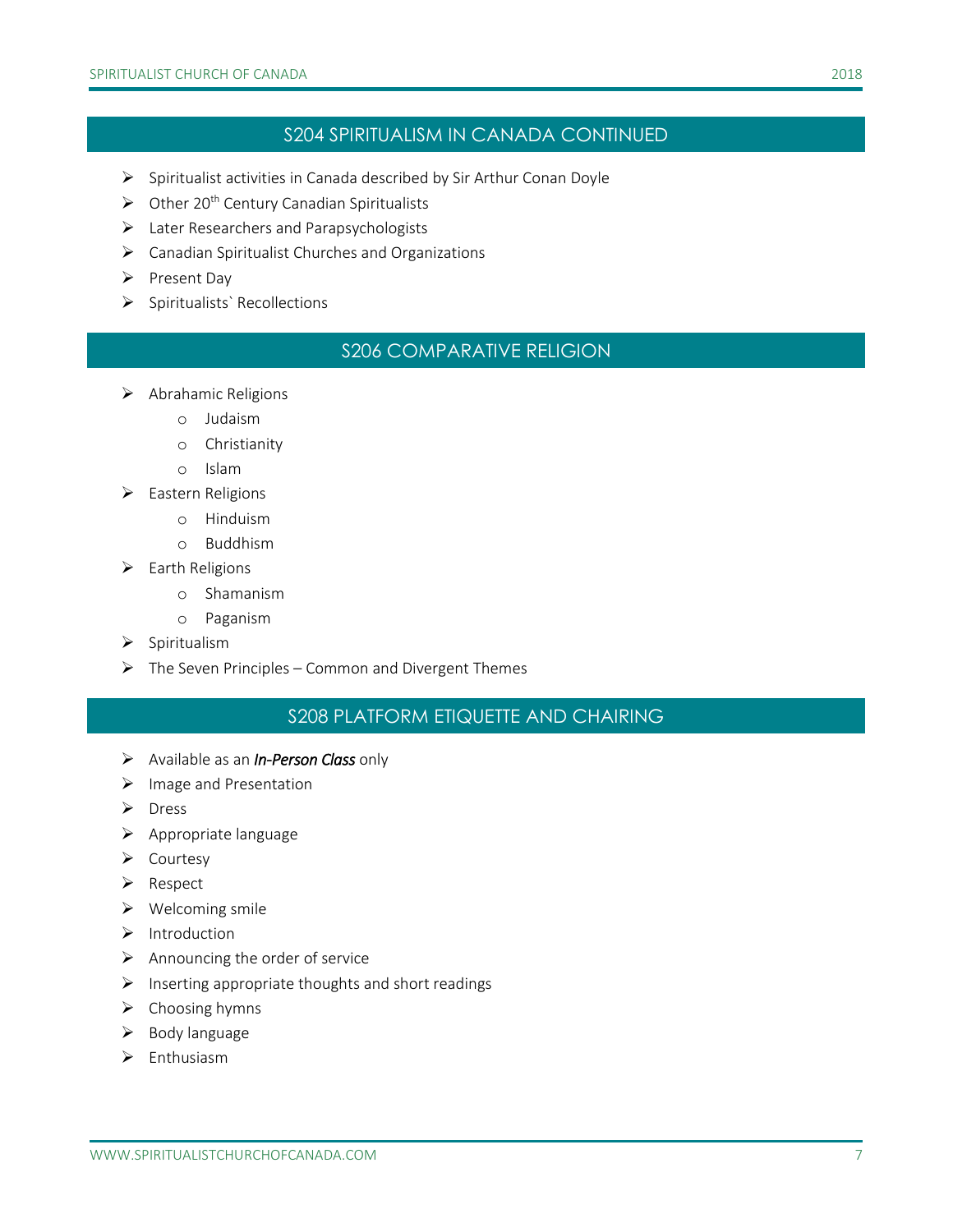#### LEVEL 3 – PASTORAL SKILLS

These courses are only available as *In-Person Classes* only.

#### S301 LEADERSHIP

- $\triangleright$  Teaching by example
- ➢ Fairness
- $\triangleright$  Clear vision and expectation
- ➢ Participation, delegation, and empowerment
- ➢ Motivation
- ➢ Recognition
- ➢ Gratitude

### S302 ROLES OF PASTOR, BOARD & WORKERS, RELEVANT LAWS

- ➢ The Pastor
- ➢ The Board
- ➢ The Worker
- ➢ Corporate Laws
- ➢ Charities and Tax Receipts
- ➢ Alternative healing

#### S304 PREPARING SERVICES

- $\triangleright$  The Sunday Service
- ➢ The Naming Service
- $\triangleright$  The Wedding Service
- $\triangleright$  The Funeral Service
- ➢ The Memorial Service
- ➢ The Commemorative Service
- ➢ The Healing Service

#### S307 SPIRITUAL SUPPORT AND REFERRALS

- $\triangleright$  Counselling skills and techniques
	- o (to be taught by a qualified person)
- ➢ List of referrals to government agencies, professionals
- ➢ Services available and other resources